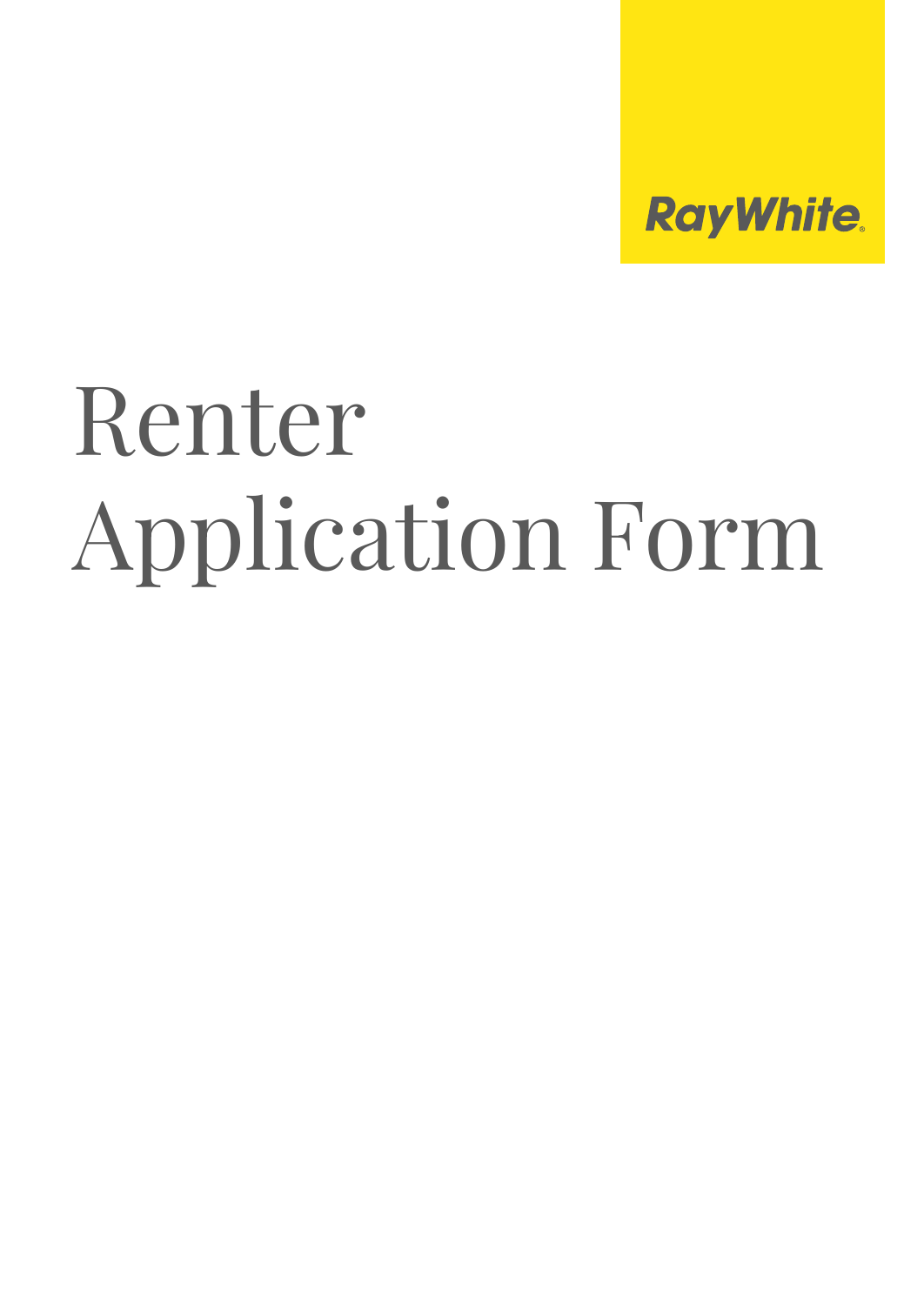# PROPERTY DETAILS

| Street Address:                                                                                                                                                    |          |                    | Drivers License No:                   |          | State:                         |
|--------------------------------------------------------------------------------------------------------------------------------------------------------------------|----------|--------------------|---------------------------------------|----------|--------------------------------|
| Suburb:                                                                                                                                                            |          |                    | Passport Number:                      |          |                                |
| Lease Term:                                                                                                                                                        | years    | months             | Passport Issuing Country:             |          |                                |
| Lease commencement date:                                                                                                                                           |          |                    | EMERGENCY CONTACT DETAILS             |          |                                |
| Rent: \$                                                                                                                                                           |          | monthly<br>weekly  | Name:                                 |          |                                |
| Names of all other applicants:                                                                                                                                     |          |                    | Relationship:                         |          |                                |
|                                                                                                                                                                    |          |                    | Address:                              |          |                                |
|                                                                                                                                                                    |          |                    | Mobile:                               |          |                                |
| Number of Occupants                                                                                                                                                | Adults:  | Children:          | Home Phone:                           |          |                                |
| PERSONAL DETAILS                                                                                                                                                   |          |                    | Work Phone:                           |          |                                |
| Given name(s):                                                                                                                                                     |          |                    | <b>CURRENT TENANCY DETAILS</b>        |          |                                |
| Surname:                                                                                                                                                           |          |                    | Street Address:                       |          |                                |
| Mobile:                                                                                                                                                            |          |                    | Suburb:                               |          |                                |
| Home Phone:                                                                                                                                                        |          |                    | Time at Address:                      | years    | months                         |
| Work Phone:                                                                                                                                                        |          |                    | Rent paid: \$                         | O weekly | $\bigcirc$ monthly             |
| Email:                                                                                                                                                             |          |                    | Reason for Leaving:                   |          |                                |
| ADDITIONAL INFO                                                                                                                                                    |          |                    | Name of Renter Provider/Agent:        |          |                                |
| $O$ Yes: $O$ No:<br>Pets:                                                                                                                                          | Smokers: | O Yes: O No:       | Agent Phone:                          |          |                                |
| If yes, please state: Pet type:                                                                                                                                    |          |                    | Agent Email:                          |          |                                |
| Pet breed:                                                                                                                                                         |          |                    |                                       |          |                                |
| Council registration:                                                                                                                                              |          |                    |                                       |          |                                |
|                                                                                                                                                                    |          |                    |                                       | HOME NOW |                                |
|                                                                                                                                                                    |          |                    | $\left\langle \uparrow \right\rangle$ |          | $\frac{5}{2}$<br>$\frac{1}{2}$ |
| <b>COMPARE, CONNECT &amp; SAVE</b><br><b>ELECTRICITY</b><br>GAS<br><b>INTERNET</b><br><b>PHONE</b><br>PAY TV<br><b>WATER</b><br>Select services you want connected |          |                    |                                       |          |                                |
|                                                                                                                                                                    |          | $A + D_2(A/b) + 1$ | $H \circ \circ \Box$                  |          |                                |

IDENTIFICATION

Save time and money when you're moving. Let Ray White Home Now arrange your utility connections. It's a FREE service and there's NO obligation. In one brief call we will help you compare your options and select the right plans for you. No more running around – we'll take care of contacting all the providers for you.

Ray White Home Now will contact you to arrange your utility services. You will be advised of any associated terms and conditions, including connection fees that may apply. Once you have chosen your preferred providers, Ray White Home Now may then need to disclose your personal information to the selected utility company. Ray White Home Now is unable to accept responsibility for any delay or failure to connect your utility service. Ray White Home Now is committed to protecting the confi dentiality of your personal information and will handle your personal details in accordance with Ray White Home Now's privacy policy available at raywhitehomenow.com/privacy-policy

# Split It Pty Ltd ABN 83151244558 T/A Ray White Home Now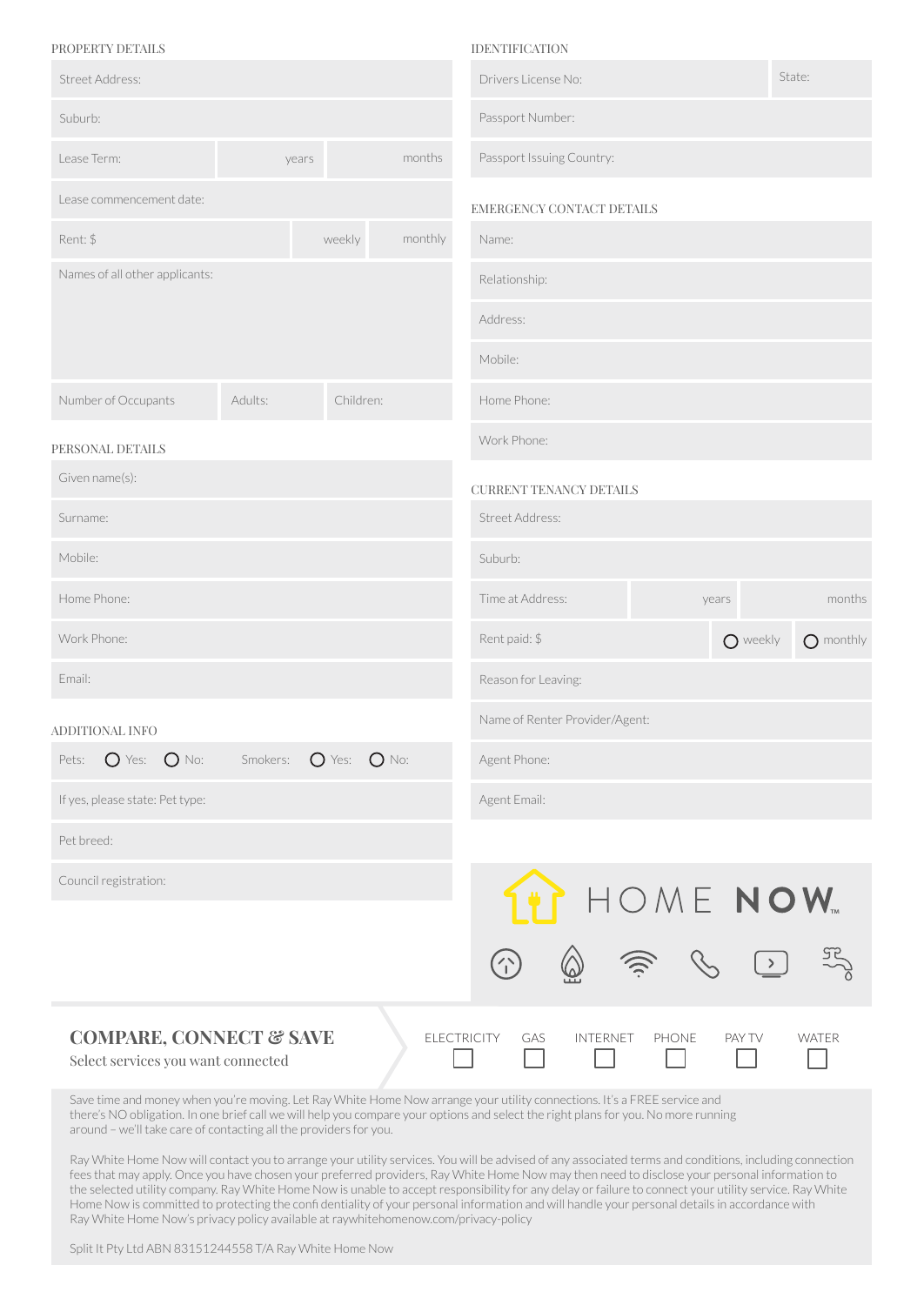### PREVIOUS TENANCY DETAILS 1

| Street Address:                |       |                   |                                      |  |
|--------------------------------|-------|-------------------|--------------------------------------|--|
| Suburb:                        |       |                   |                                      |  |
| Time at Address:               | From: | $\overline{1}$ o: |                                      |  |
| Rent paid: \$                  |       |                   | $\bigcirc$ weekly $\bigcirc$ monthly |  |
| Name of Renter Provider/Agent: |       |                   |                                      |  |
| Agent Phone:                   |       |                   |                                      |  |

Rent paid: \$ Weekly monthly

Was the bond refunded in full?:  $\bigcirc$  yes  $\bigcirc$  no

## PREVIOUS TENANCY DET.

Name of Renter ProviderAgent:

If No, please specify reasons why:

Street Address:

Time at Address:

Agent Phone:

INCOME

Employment Income:

Other Income source(s):

CURRENT EMPLOYMENT DETAILS

Other Income:

Suburb:

| Agent: |       |     | Contact Name:                    |     |       |
|--------|-------|-----|----------------------------------|-----|-------|
|        |       |     | Contact Phone:                   |     |       |
| AILS 2 |       |     | Length of Employment             | To: | From: |
|        |       |     | IF SELF EMPLOYED PLEASE COMPLETE |     |       |
|        |       |     | Company Name:                    |     |       |
|        | From: | To: | <b>Business Type:</b>            |     |       |

PREVIOUS EMPLOYMENT DETAILS

Suburb: Postcode:

Position Held:

Business Name:

Street Address:

Business Address:

Suburb: Postcode:

ABN:

Accountant Name:

Accountant Phone:

Accountant Email:

Accountant Street Address:

Suburb: Suburb: State: State: State: State: State: State: State: State: State: State: State: State: State: State: State: State: State: State: State: State: State: State: State: State: State: State: State: State: State: Sta

# PERSONAL REFERENCE 1

Reference Name:

Relationship:

Phone:

Email:

# PERSONAL REFERENCE 2

Reference Name:

Relationship:

Phone:

Email:

Business Name:

Position Held:

Street Address:

Suburb: Postcode:

Contact Name:

Contact Phone:

Length of Employment: example of the sears and the sears in the months

| years |  |
|-------|--|

O weekly O monthly

O weekly O monthly